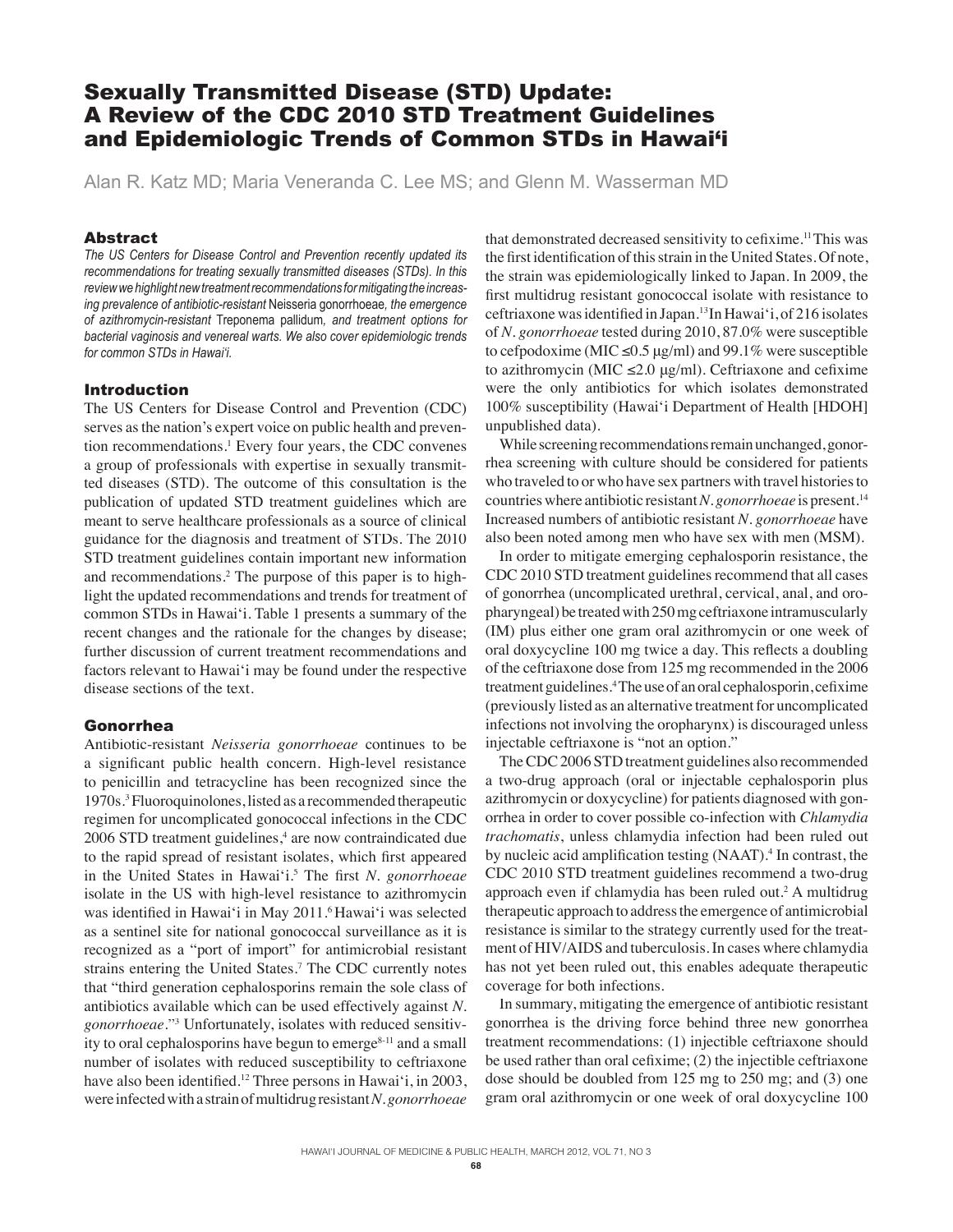| Table 1. List of Key Updates in the CDC's 2010 STD Treatment Guidelines |                                                                                                                                                                                                                                                                          |                                                                                                                                                     |
|-------------------------------------------------------------------------|--------------------------------------------------------------------------------------------------------------------------------------------------------------------------------------------------------------------------------------------------------------------------|-----------------------------------------------------------------------------------------------------------------------------------------------------|
| <b>Disease</b>                                                          | <b>Specific Change or Update</b>                                                                                                                                                                                                                                         | Rationale                                                                                                                                           |
| Gonorrhea                                                               | (1) Increase dose of ceftriaxone (to 250 mg); (2) avoid<br>oral cephalosporins unless injectable cephalosporin<br>unavailable; and (3) use of dual therapy (ceftriaxone plus<br>azithromycin or doxycycline) whether or not chlamydia<br>co-infection has been ruled out | To mitigate emergence of antimicrobial resistant N.<br>gonorrhoeae                                                                                  |
| Syphilis                                                                | Do not substitute single dose azithromycin in patients<br>with penicillin allergy                                                                                                                                                                                        | Due to emergence of azithromycin/macrolide resistant<br>T. pallidum                                                                                 |
| <b>Bacterial Vaginosis</b>                                              | Tinidazole listed as an alternative treatment regimen                                                                                                                                                                                                                    | Metronidazole is still the first line drug, but tinidazole is<br>now an alternative regimen                                                         |
| <b>Genital Warts</b>                                                    | Topical sinecatechin 15% ointment listed as an alternative<br>treatment regimen                                                                                                                                                                                          | An addition to the list of patient applied therapies. Listed<br>as an alternative treatment option                                                  |
| Trichomoniasis                                                          | 2 new rapid point-of-care tests cleared by the FDA                                                                                                                                                                                                                       | Provides improved sensitivity over usual form of diagnosis:<br>visualization of motile trichomonads using light microscopy<br>of vaginal secretions |



mg twice a day should be administered with IM ceftriaxone whether or not chlamydia infection has been ruled out.<sup>15</sup>

 The HDOH recommends that *N. gonorrhoeae* cultures, if available, be obtained prior to treatment from persons either treated presumptively or found to be positive for gonorrhea by NAAT. Patients with suspected treatment failures should have specimens obtained for culture and antimicrobial susceptibility testing and should be promptly reported to the HDOH STD/ AIDS Prevention Branch. Contact information is provided under the section entitled "Additional resources" at the end of this paper. HDOH is available to assist in medical management of suspected treatment failures and partner management.

Sexual partners of patients with gonorrhea whose last contact

was within 60 days before onset of symptoms or diagnosis should be evaluated and treated. Due to the increased likelihood of reinfection, patients with gonorrhea should be retested three months after treatment.

 Gonorrhea rates have been consistently lower in Hawai'i when compared to the country as a whole (Figure 1). This is in part due to an active and widescale culture-based screening program and partner notification activities for gonorrhea cases coordinated through the HDOH. The HDOH Gonorrhea Culture Screening Program, established in 1972, provides free gonorrhea culture-based screening to selected private and public sector providers including community health centers, hospital-based clinics, family planning clinics, and correctional facilities.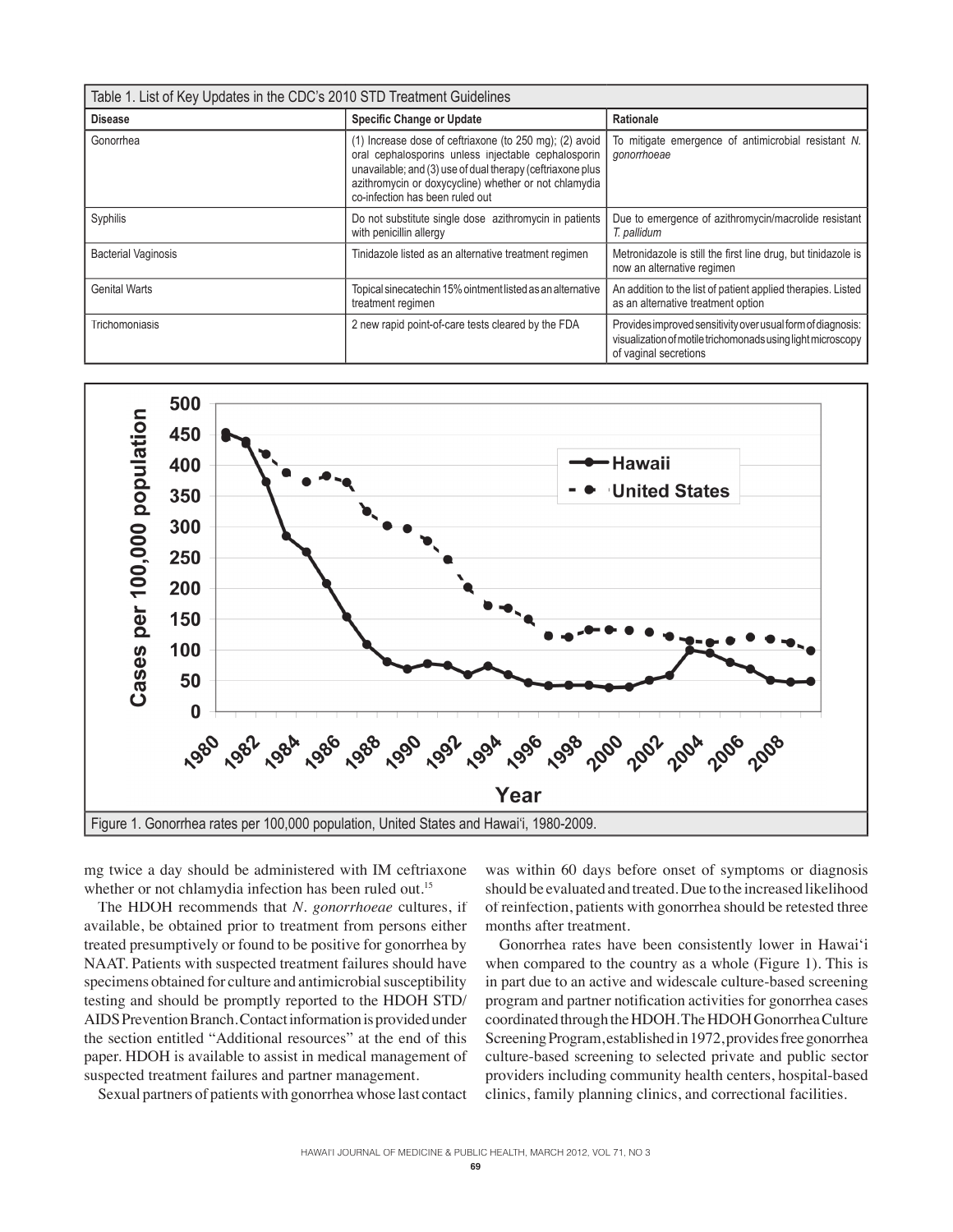

# Chlamydia trachomatis

The 2010 treatment recommendations for *C. trachomatis* remain essentially unchanged: one gram of oral azithromycin or one week of oral doxycycline 100 mg twice a day are the recommended regimens. Screening recommendations are also unchanged. Chlamydia remains the number one reportable infectious disease in both the United States and Hawai'i, and the prevalence is highest among adolescents. Since most infected persons, up to 50% of men and 70% of women, are asymptomatic, detection relies on routine screening. The CDC recommends all sexually active women 25 years of age or younger be screened at least annually for chlamydia. Women 26 years of age and older with risk factors (eg, new or multiple partners) should also be screened annually. According to the latest Healthcare Effectiveness Data and Information Set (HEDIS) report card, Hawai'i had the highest screening rate among states in the United States at 57.8%.16 A recent survey of physicians in Hawai'i caring for 15-19 year old females was conducted to assess chlamydia screening practices and beliefs and identify potential barriers to screening. Obstetrician-gynecologists, community health center physicians, and physicians aware of reimbursement for screening were more likely to routinely screen these younger patients. Physicians in private practice settings and those who felt only "high risk" adolescents should be targeted for screening were less likely to routinely screen.<sup>17</sup>

 Reported chlamydia rates in Hawai'i have been consistently higher than that of the United States (Figure 2). As most chla-

mydia cases are under 25 years of age and asymptomatic, case identification is dependent on screening. Hawai'i has been and remains at the forefront nationally with respect to chlamydia screening activity. Not only was Hawai'i one of the first states to initiate a chlamydia screening program,<sup>18</sup> but as noted previously, Hawai'i has maintained an active screening program with the highest screening rate nationally. The HDOH Hawai'i Chlamydia Screening Program partners with private and public sector providers including community health centers, family planning providers, hospital-based clinics, college-based clinics, correctional facilities, and employer health care plans, to provide screening for women as part of the CDC Infertility Prevention Project.

 Sexual partners of patients with chlamydia whose last contact was within 60 days preceding symptom onset or diagnosis should be referred for evaluation and treatment. Due to the increased likelihood of reinfection, it is recommended that patients with chlamydia be retested three months after treatment.

# Syphilis

Although penicillin G, administered parenterally, is the preferred drug for treatment of all stages of syphilis, the CDC 2006 and 2010 STD treatment guidelines note that doxycycline 100 mg given orally twice a day for 14 days or tetracycline 500 mg given orally four times a day for 14 days could be considered as treatment options for primary or secondary syphilis in cases of penicillin allergy. Also noted in the 2006 guidelines was the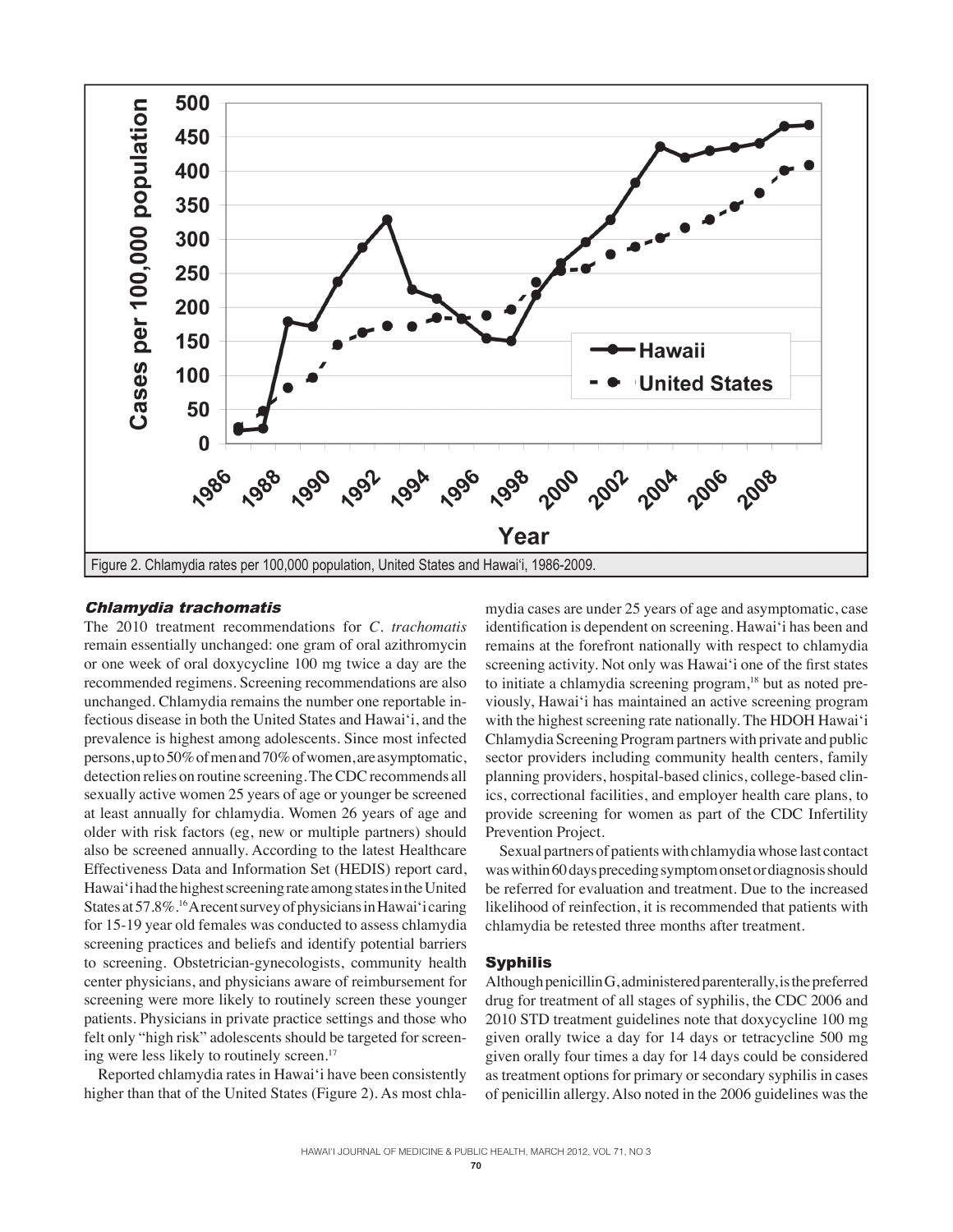

use of a single two gm oral azithromycin dose as a treatment option for primary or secondary syphilis in cases of penicillin allergy. The updated 2010 guidelines warn against the use of single dose azithromycin due to the emergence of azithromycinresistant strains of *T. pallidum*. 2

 Persons sexually exposed within 90 days to a partner diagnosed with primary, secondary, or early latent syphilis might be infected even if their serological test results are negative, hence the CDC recommends that they be evaluated clinically and serologically for syphilis, but that they be treated presumptively regardless of their test results.

 Patients with syphilis should also be routinely tested for HIV infection as there is a well recognized risk of co-infection. Most syphilis cases in the United States and Hawai'i are in men, and Men who have Sex with Men (MSM) are over-represented for both infections. In Hawai'i, between 2001 and 2010, 87% of primary and secondary syphilis cases occurred in men, and 74% of male cases were MSM. In addition, 34% of MSM who were diagnosed with primary or secondary syphilis self-disclosed that they were also HIV-infected (HDOH unpublished data).

 Syphilis rates in Hawai'i have consistently fallen below those reported nationally (Figure 3). Unfortunately rates in Hawai'i have gradually increased over the past decade. This has involved both MSM and heterosexuals, including an outbreak in 2007 among heterosexual Micronesians on Oahu.19

 There has been a recent increase in the proportion of females diagnosed with primary and secondary syphilis in Hawai'i. From 2001-2007, women accounted for only 4% of all reported cases; from 2008-2010, approximately 20% of reported cases were women (HDOH unpublished data).

# Bacterial Vaginosis

First line recommended treatment regimens remain the same: metronidazole, 500 mg twice a day given orally for seven days or metronidazole gel 0.75%, one applicatorful intravaginally at bedtime for seven days or clindamycin cream 2%, one applicatorful intravaginally at bedtime for seven days. A new alternative regimen is tinidazole two grams orally once daily for two days or tinidazole one gram orally once daily for five days.<sup>2</sup> Routine treatment of sexual partners is not recommended.

#### Trichomoniasis

The US Food and Drug Administration (FDA) recently cleared two rapid point-of-care tests for trichomoniasis:OSOM Trichomonas Rapid Test and Affirm VP III. The diagnosis is usually made by microscopic examination of a vaginal secretion "wet prep," but the reported sensitivity of this method is only 60%-70%. Point-of-care tests are more sensitive than the wet prep, but false positives may occur. Culture is also a possible diagnostic choice. FDA-cleared NAATs for gonorrhea and chlamydia have been modified for *T. vaginalis* detection and have excellent sensitivity and specificity.<sup>20-22</sup> The recommended treatment regimens remain unchanged at either two grams of oral metronidazole or tinidazole in a single dose. Sex partners of patients infected with *T. vaginalis* should also be treated with the same regimen.

# Venereal Warts

In addition to the previously listed provider-administered therapies (cryotherapy, podophyllin resin, or trichloacetic acid) and patient-applied therapies (podofilox solution or gel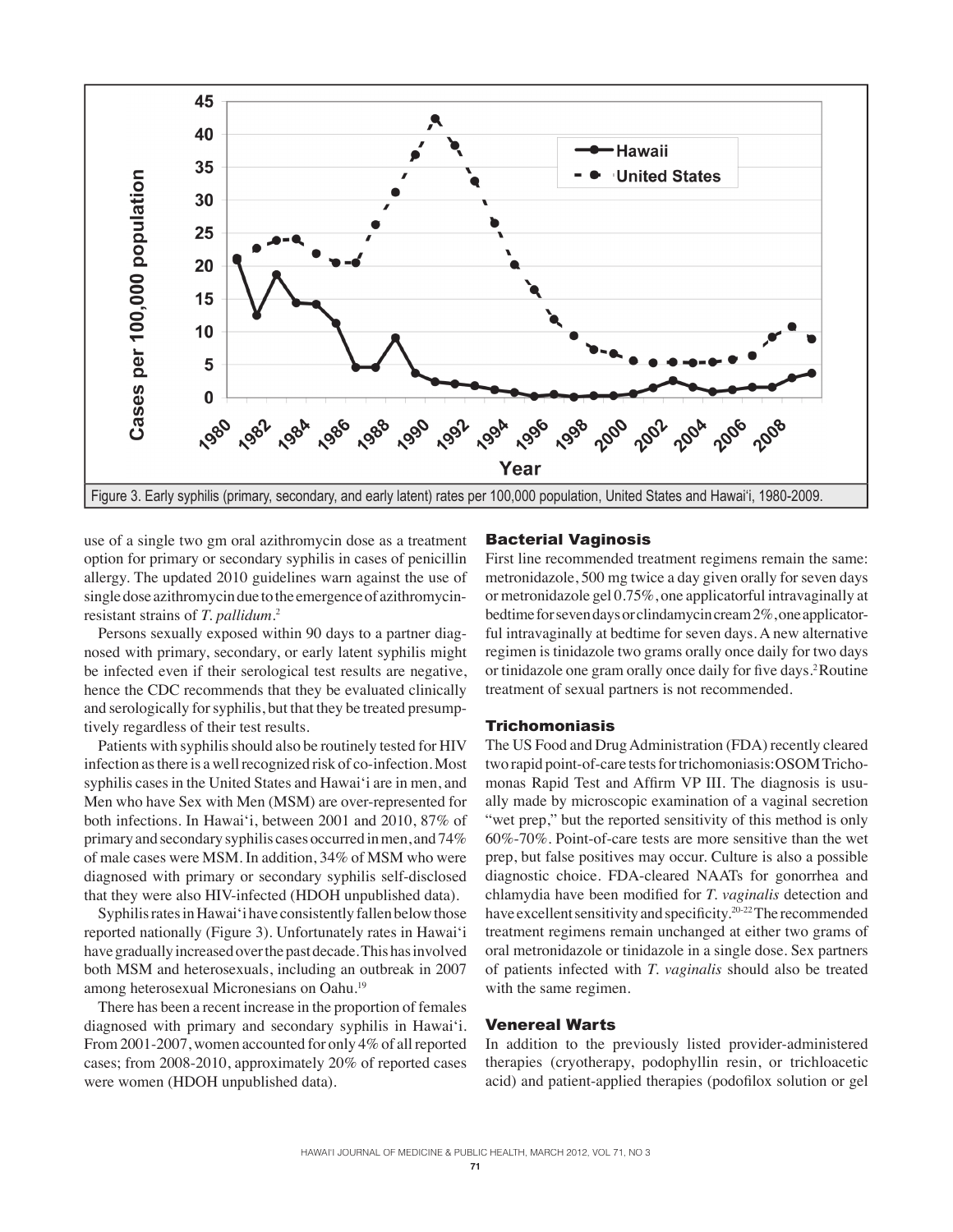and imiquimod cream), a new patient-applied therapy has been added to the list of recommended regimens: sinecatechin 15% ointment, applied three times daily for up to 16 weeks. Sinecatechin, whose active ingredient, catechin, is extracted from green tea, is not noted to be safer or more effective, but is another option.2

 The HPV vaccine is currently recommended for females ages 11-12 years (with catch up recommended for 13-26 year olds who have not been vaccinated). Two vaccines are currently cleared by the FDA: Gardasil (quadrivalent) and Cervarix (bivalent). Recommendations were extended to males on 25 October 2011 and are specifically for the quadrivalent vaccine. Males ages 11-12 years should be routinely vaccinated (with catch up recommended for 13-21 year olds who have not been vaccinated). Males aged 22-26 years may also be vaccinated.<sup>23</sup>

# General Comments

Factors identified by the CDC which increase one's risk for STD include having a past history of an STD, having unprotected sex, and having multiple partners or a partner who has multiple partners. The CDC also advises that, "patients seeking treatment or screening for a particular STD should be evaluated for all common STDs."2

# Expedited Partner Therapy

Expedited Partner Therapy (EPT) is treating partners of patients by providing the patient with either a prescription or medication to take to his/her partner without having a healthcare provider first examining the partner. The CDC has concluded that EPT is a useful option for partners of heterosexual men or women with gonorrhea or chlamydia. This is especially true when a partner is unlikely to seek evaluation and treatment on his/her own. No recommendations are in place for MSM. As of 10 August 2011, EPT is permissible in 30 states, potentially allowable in 13 states, and prohibited in 7 states.<sup>2,24</sup> EPT is currently not legally sanctioned in Hawai'i, but is "potentially allowable" under Hawai'i Revised Statutes chapter 328, section 328-16. The American College of Obstetricians and Gynecologists (ACOG) recently endorsed EPT as a strategy to prevent STD re-infection, and in a recent news release stated: "The College encourages ob-gyns to push for legalization of expedited partner therapy in those states and jurisdictions where it's illegal or where the legal status of EPT is unclear or ambiguous."25

#### Hawai'i State STD Reporting Requirements

Gonorrhea, chlamydia, syphilis, HIV/AIDS, pelvic inflammatory disease, and chancroid (a genital ulcerative STD which has, to date, not been identified in Hawai'i) are all notifiable diseases under Hawai'i Administrative Rules, Title 11, Chapter 156. The statute requires a written or phone report by the diagnosing clinician to the HDOH STD/AIDS Prevention Branch within three days of diagnosis. Disease intervention specialist services are available through HDOH to help identify and treat locatable sexual partners. This strives to decrease the probability of reinfection of the "index case" and further transmission to others.

#### Reporting Sources

Chlamydia and gonorrhea are the most common notifiable sexually transmitted diseases in Hawai'i and nationally. Most cases in Hawai'i are reported from private sector providers. In 2010, 60% of gonorrhea cases were reported from the private sector, 20% from military providers, and 20% from the HDOH Diamond Head STD Clinic.<sup>26</sup> In 2010, the HDOH Gonorrhea Culture Screening Program screened 13,275 persons and identified 216 cases. This accounted for 28% of all gonorrhea cases reported. Seventy-one percent of chlamydia cases were reported by private sector providers, 21% from the military, and 8% from the HDOH Diamond Head STD Clinic.<sup>26</sup> In 2010, the HDOH Hawai'i Chlamydia Screening Program screened 17,353 women and identified 1,118 cases. This accounted for  $26\%$  of all chlamydia cases identified in females and  $19\%$  of total cases reported.

#### Additional Resources

The HDOH STD/AIDS Prevention Branch maintains an updated website with links to the 2010 CDC STD treatment guidelines, STD screening recommendations, medical advisories, relevant peer reviewed journal articles, and information on the epidemiology of STDs in Hawai'i. The URL address is: http://hawaii. gov/health/healthy-lifestyles/std-aids/index.html. The HDOH operates a free, first-come-first-served STD clinic/HIV testing site located at the Diamond Head Health Center, 3627 Kilauea Avenue, Room 305, Honolulu, HI 96816, phone: 808-733-9281, fax: 808-733-9291. Clinic hours are Monday through Friday, 11 am to 4 pm. This is the same address for clinicians to submit written, phone, or fax reports for notifiable STDs and is the HDOH resource if one has STD/HIV questions, consultation requests, or desires additional information. The CDC also maintains an excellent website for STD related information. This includes national surveillance information, updated screening and treatment recommendations, and downloadable, simply written, patient information fact sheets for individual STDs. The URL address is: http://www.cdc.gov/std. Additional information may also be accessed through the California STD/HIV Prevention Training Center (CPTC). CPTC is part of a national CDC-funded training network "designed to enhance the STD/HIV knowledge and skills of medical, health, and community professionals." Their URL address is: http://www.stdhivtraining.org.

# Disclosure Statement

The authors have no financial relationships with any of the products discussed. In addition, none of the authors identify any potential conflicts of interest.

Authors' Affiliation:

- Department of Public Health Sciences, John A. Burns School of Medicine,

University of Hawai'i (ARK)

- STD/AIDS Prevention Branch, Communicable Disease Division,

Hawai'i State Department of Health (ARK, MVCL)

- Communicable Disease Division, Hawai'i State Department of Health (GMW)